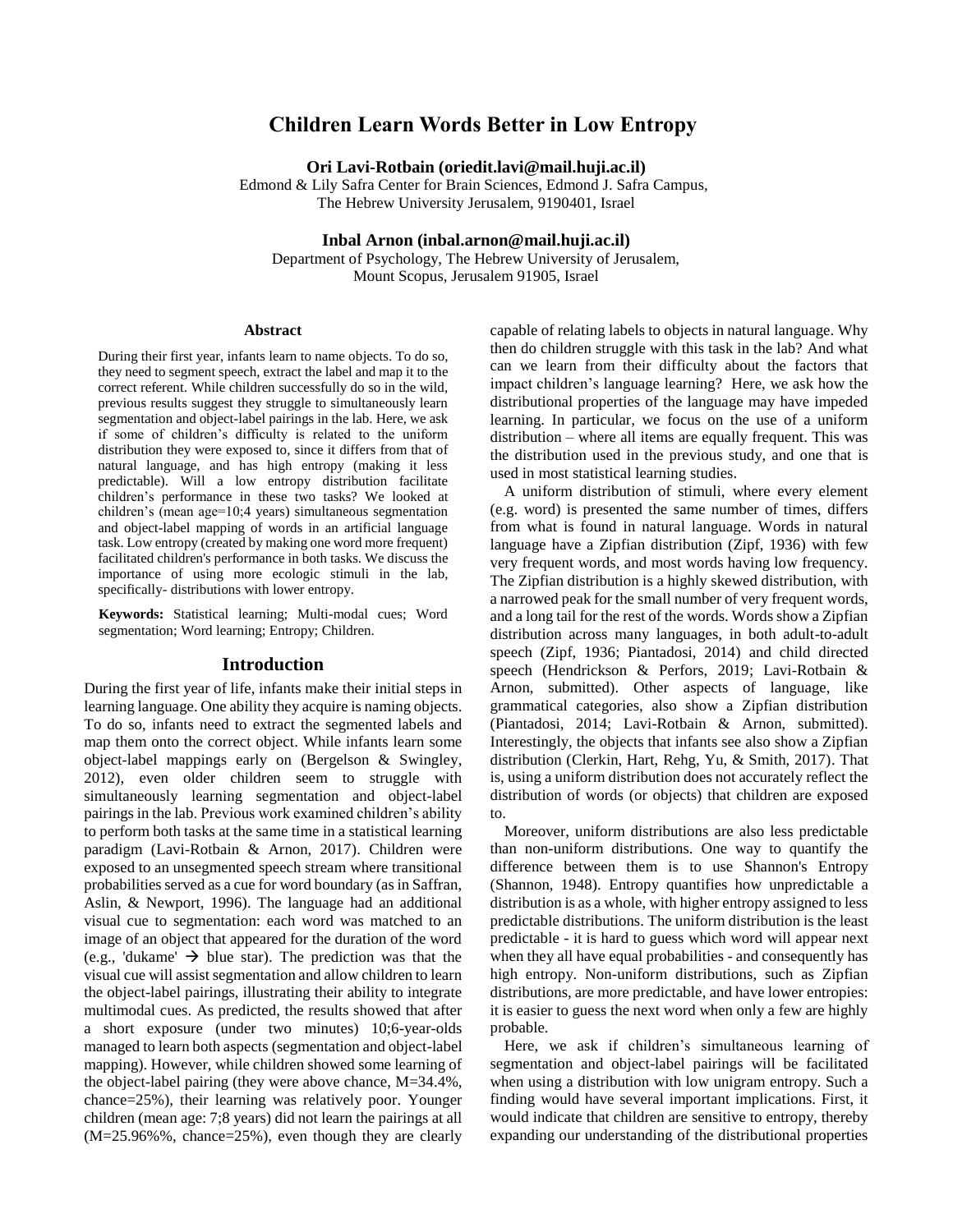that impact learning. Second, it would highlight the importance of using stimuli that are more ecologically valid in their distributional properties: If children show better learning from a low entropy distribution, then previous conclusions about their ability to use multimodal cues may not be accurate. Under more natural conditions, children may show learning that was not previously detected. To give an example from another domain, children's knowledge of irregular plurals is much better when they are produced in familiar frames, as they are often produced in natural language (e.g. children produce "teeth" more accurately after "brush your---" compared to on its own, Arnon & Clark, 2011). Assessing children's morphological knowledge using single word elicitation under-estimated their true abilities, and could lead to inaccurate conclusions (e.g., that they have not learned the correct irregular form yet). Similarly, performance in artificial language learning studies improves when there are multiple cues to segmentation, as is found in natural language. Visual cues for word boundaries improve segmentation in adults (Cunillera, Camara, Laine, & Rodriguez-Fornells, 2010), as does the use of one-to-one mappings between words and objects (children: Lavi-Rotbain & Arnon, 2017; adults: Thiessen, 2010). Under these conditions, children and adults show better learning.

Will a reduction in entropy have a similar facilitative effect on learning? Looking at another domain, adults' crosssituational learning of novel object-label mappings was facilitated after exposure to a Zipfian distribution (with low entropy) compared to a uniform distribution (with high entropy) (Hendrickson & Perfors, 2019, Experiment 2). This facilitative effect was not found when words and labels were presented one at a time: the authors propose that Zipfian distributions are beneficial only when learners are faced with ambiguity. In such cases, the very frequent word can be learned early on and used to disambiguate later trials. Another reinforcement to the potential advantage of low entropy distributions comes from word segmentation studies: children's and adults' segmentation is facilitated when the input had low entropy (entropy was reduced by making one word more frequent than the other, Lavi-Rotbain & Arnon, 2018, 2019), and when it has a Zipfian distribution (Kurumada, Meylan, & Frank, 2013).

Here, we expand on these findings to look at the effect of reduced entropy on word learning in children: will lower entropy facilitate learning in a task that involves both segmentation and object-label mapping? The segmentation task is inherently ambiguous: since learners are exposed to an unsegmented stream, successfully segmenting one word can help in segmenting the rest. An additional facilitative effect can come from the overall greater predictability of the input: non-uniform distributions are more predictable and have lower entropy. If learners are sensitive to such measures of the environment, then learning may be facilitated even in non-ambiguous situations. Since both factors are relevant for the segmentation task, we hypothesized that segmentation will be better under low entropy. The predictions are less clear about learning the object-label mappings. On the one hand, this task does not involve ambiguity: the same object is always presented with the same label. At the same time, the overall predictability of the mappings is greater in the nonuniform distribution. If there is an effect of reduced entropy regardless of ambiguity, we should see a facilitative effect here as well. We hypothesized that learning the object-label mappings will also be facilitated under low entropy.

# **The current study**

In the current study, we use the same artificial language learning paradigm used previously to examine children's learning of multimodal information (Lavi-Rotbain & Arnon, 2017). Children are exposed to an unsegmented speech stream containing four novel words, with consistent wordobject pairings (each word is paired with an object: e.g., 'dukame' with a blue star). We ask if children will show better learning of both segmentation and object-label pairings when exposed to low entropy input compared to high entropy input. We focus our inquiry on words that have lower frequency. Frequency is known to affect word learning during infancy with more frequent words learned earlier (Goodman, Dale, & Li, 2008). Frequency, however, does not account for all the variance in a words' age-of-acquisition. It is easy to find examples of low frequency words among the early acquired ones: for example, the word ' cheek' is learned at 22 months (Frank, Braginsky, Yurovsky, & Marchman, 2017), but appears only 18 per million. Could the low entropy found for words in natural language help children learn low frequency words? Finding such a pattern in our experimental manipulation would open up new avenues for understanding how low frequency words are acquired.

We manipulate entropy by making one word much more frequent: in the high entropy condition, all words appeared an equal number of times (each word appeared 32 times). In the low entropy condition, one word was much more frequent (appearing 214 times), while the other three appeared 19 times (half of the frequency of the words in the high entropy condition). We compare segmentation and word-object pairings for the low frequency words from the low entropy condition (which appeared 19 times) with the words from the high entropy condition (which appeared 32 times). If children are mostly sensitive to frequency, then learning should be better in the high entropy condition. However, if children are sensitive to more than mere frequency, in particular to the entropy of the distribution, than learning of the low frequency words should be better in the low entropy condition. If this happens regardless of ambiguity, then we should see better performance due to entropy reduction for both segmentation and learning the correct object-label pairings.

# **Method**

### **Participants**

61 children took part in this Experiment (age range: from 9;0 to 12;0 years, mean age: 10;4 years; 27 boys, 34 girls). We chose this age range since it matches the one used in the older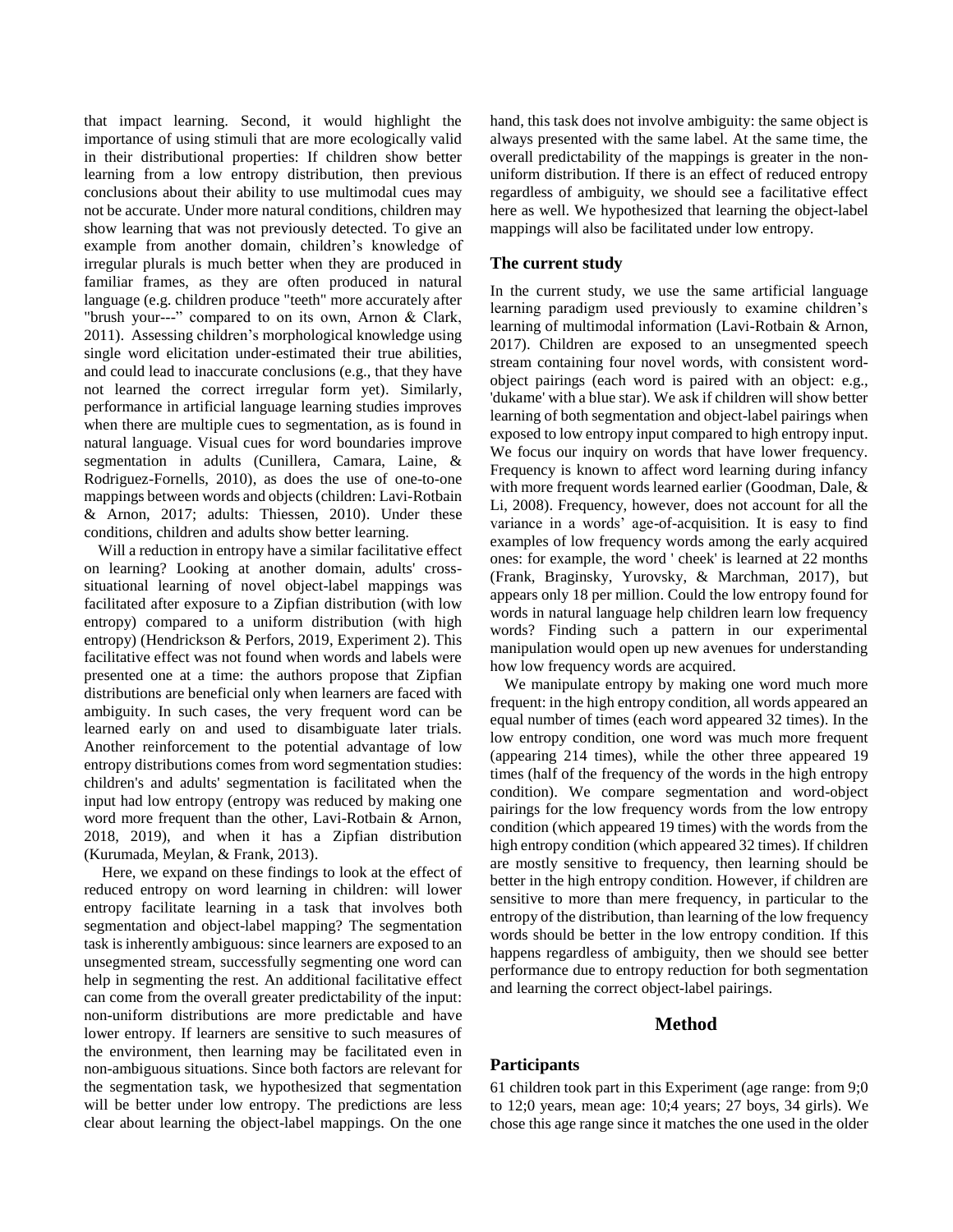group of Lavi-Rotbain & Arnon (2017), where children showed poor learning of the object-label pairings. Participants were visitors at the Bloomfield Science Museum in Jerusalem and were recruited for this study as part of their visit to the Living Lab. Parental consent was obtained for all participants. None of the children had known language or learning difficulties and all were native Hebrew speakers. Each child received a small prize for their participation.

### **Materials**

#### **Auditory stimuli**

All participants were exposed to a familiarization stream corresponding to the condition they were assigned to. All streams were composed of the same four unique tri-syllabic synthesized words: "dukame", "nalubi", "kibeto", and "genodi". We used only four words to make the task learnable for children. As the results show, even this number proved challenging for children. The twelve different syllables making up the words were taken from Glicksohn & Cohen (2013). The syllables were created using the PRAAT synthesizer (Boersma & van Heuven, 2001) and were matched on pitch  $(\sim 76 \text{ Hz})$ , volume  $(\sim 60 \text{ dB})$ , and duration (250–350 ms). The four words were created by concatenating the syllables using MATLAB to ensure that there were no coarticulation cues to word boundary. The words were matched for length (average word length- 860ms, range=845-888ms). The words were then concatenated together using MATLAB in a semi-randomized order to create the auditory familiarization streams. Importantly, there were no breaks between words and no prosodic or co-articulation cues in the stream to indicate word boundaries. The only cue for word boundaries was transitional probabilities (TP's): TP's between words were lower compared to TP's within words.

#### **Experimental conditions**

We created two auditory sequences, corresponding to two levels of entropy: high and low. In the high entropy level, words followed a uniform distribution with each word appearing 32 times in a semi-randomized order (no word appeared twice in a row). The sequence had 128 tokens and lasted 1:50 minutes. TP's within a word were 1, and TPs between words were 0.333. In the low entropy level, words appeared with a skewed distribution: one word appeared 80% of the time (214 appearances) while each of the other three words appeared only 7% of the time (19 appearances for each word). The sequence had 271 tokens and lasted 3:50 minutes. The identity of the frequent word was counterbalanced across subjects in the low entropy condition to prevent item-specific effects. TP's within a word were 1, but the TP's between words varied depending on the next word (since the frequent word in this condition was more likely to occur). See Table 1 for full details of the experimental conditions.

# **Visual stimuli**

While listening to the audio stream, participants saw shapes on the screen whose appearance was synchronized with word

|  | Table 1: Different experimental conditions |  |  |
|--|--------------------------------------------|--|--|
|--|--------------------------------------------|--|--|

|                              | <b>High entropy</b><br>(Uniform) | Low entropy                                                       |  |
|------------------------------|----------------------------------|-------------------------------------------------------------------|--|
| Exposure length<br>[minutes] | 1:50<br>3:50                     |                                                                   |  |
| Number of<br>tokens          | 128                              | 271                                                               |  |
| Tokens per<br>word           | 32                               | Frequent: 214<br>Infrequent: 19                                   |  |
| Unigram<br>entropy [bits]    | $\mathcal{D}_{\mathcal{L}}$      | 1.1                                                               |  |
| TP's between<br>words        | 0.33                             | For the frequent<br>word: 0.75<br>For infrequent<br>words: $0.08$ |  |

boundaries. Shapes appeared at word onset and remained onscreen for the duration of the word. Each word appeared always with the same shape and vice versa ("dukame": blue star, "nalubi": green hexagon, "kibeto": purple heart, and "genodi": orange diamond). In the low entropy condition, when the same word appeared twice in a row, the shape disappeared briefly (for 200 ms) at the end of the first occurrence and reappeared with the second occurrence onset. The visual stimuli is modelled on the regular condition from Thiessen (2010) and Lavi-Rotbain & Arnon (2017), which was shown to facilitate segmentation in both adults and children. See Fig. 1 for an illustration.

#### **Segmentation test**

This test asked how well children segmented the continuous stream into words using 16 two alternative forced-choice trials. The visual stimuli did not appear on screen during test. Participants heard two words and were asked to decide which belonged to the language they heard. We used non-words as foils ("dunobi", "nabedi", "kilume", and "gekato", average length: 860ms; range 854-868ms), created by taking three syllables from three different words, while keeping their original position. We used non-words (instead of part-words) as foils since these are easier to distinguish from 'real' words. Since children struggle with this task, we chose to focus only on the "easier" non-word vs. word distinction. Each of the four words appeared once with each of the four foils to create 16 trials (in a random order, with the constraint that the same word/foil did not appear in two consecutive trials). The order of words and foils was counter-balanced so that in half the trials, the real word appeared first and in the other half, the foil appeared first.



Fig. 1: Audio-video illustration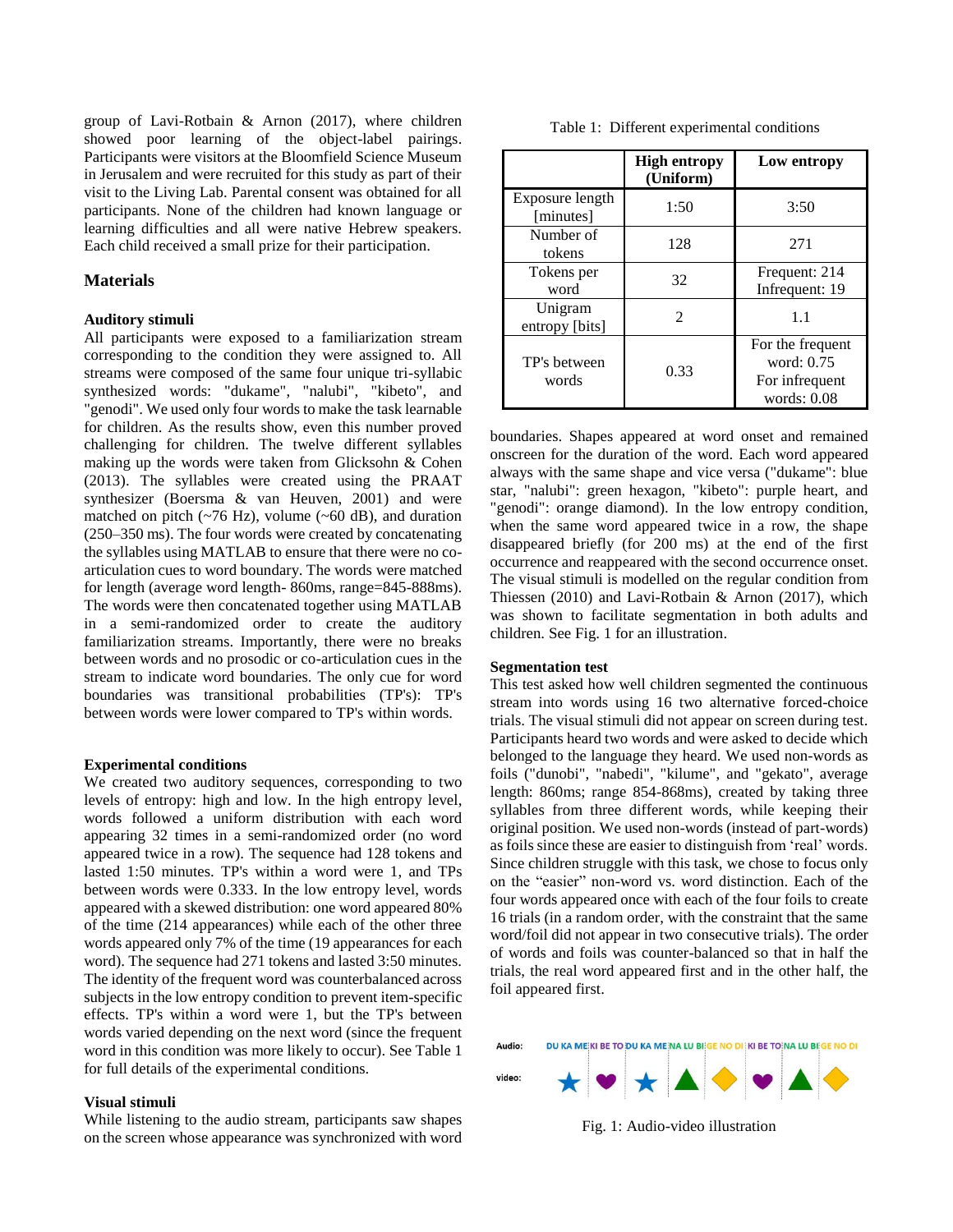#### **Word–shape correspondence test**

This test asked how well children learned the correspondence between the words and the shapes. In each trial, children saw the four shapes on the screen and heard one of the four words. Then, they had to choose the shape corresponding to the word. Each word was repeated four times on non-consecutive trials, to create 16 trials that appeared in a random order between subjects.

## **Procedure**

After receiving parental consent, children were seated in front of a computer station with a noise-blocking headset next to an experimenter. The children were told they are about to hear an alien language, and that they need to pay attention to what they will see and hear and try to learn it as best as they can. Each child was randomly assigned to one of the two experimental conditions. After the exposure phase, children completed a segmentation test and a word-shape correspondence test. The instructions were identical in all conditions.

#### **Results**

Children were divided as follows between the two conditions: high entropy, N=28; low entropy, N=33. Age did not differ across entropy conditions  $(F(1)=0.195, p=0.66)$ . In the low entropy condition, the frequent word was counterbalanced across subjects. A one way ANOVA revealed that performance was not impacted by which word was the frequent one in the segmentation test  $(F(3)=2.326, p=0.1)$ , or in the recognition test  $(F(3)=0.52, p=0.67)$ . Consequently, in all subsequent analyses we collapsed the data across the different frequent words.

#### **Segmentation analysis**

Children showed learning (were above chance) in both conditions (low entropy condition: M=73.9%, t(32)=7.69, p<0.001; high entropy condition: M=65.2%, t(27)=4.83, p<0.001). However, this success rate includes both the frequent and the infrequent word for the low entropy condition. Since the frequent word had much higher frequency (214 appearances) than the other words (19 appearances) in the low entropy condition, it does not make sense to include the frequent word in our analysis. In order to examine the effect of entropy on low frequency words alone, we looked only at trials where the correct answer was a low



Fig. 2: Mean segmentation score of low frequency words by entropy condition with 95% confidence intervals

frequency word (appearing 19 times during exposure). This left 12 trials per participant. In this subset of the segmentation test, children showed learning above chance of the infrequent words (low entropy condition:  $M=73.0\%$ ,  $t(32)=7.0$ , p<0.001) (see Fig. 2). We will now compare this mean to the one from the high entropy condition (73.0% versus 65.2% respectively).

We used mixed-effect linear regression model to examine the effect of entropy level on segmentation of infrequent words. Following Barr et al. 2013, the models had the maximal random effect structure justified by the data that would converge. Our dependent binominal variable was success on a single trial of the segmentation test. We had entropy condition (high entropy condition as baseline) as a fixed effect, as well as: age-in months (centered); gender; trial number (centered); and order of appearance in the test (word-first trials vs. foil-first trials). The model had random intercepts for participants and for item (Table 2). To examine the overall effect of entropy, we used model comparisons.

As predicted, entropy level impacted segmentation of low frequency words (chi(1)=3.2, *p*=0.07). Participants showed better segmentation of low frequency words in the low entropy condition compared to the high entropy condition, despite appearing half the times ( $\beta$ =0.42, SE=0.23, *p*=0.07). Order of appearance in the test significantly affected segmentation, with better accuracy on trials where the word appeared before the foil (β=0.39, SE=0.16,  $p<0.05$ ), as has been found in previous studies (Lavi-Rotbain & Arnon, 2017; Raviv & Arnon, 2018). Since the order of presentation of

Table 2: Mixed-effect regression model for segmentation of infrequent words. Variables in bold were significant. Significance obtained using the lmerTest function in R.

|                            | <b>Estimate</b> | <b>Std. Error</b> | z value  | p-value    |  |
|----------------------------|-----------------|-------------------|----------|------------|--|
| (Intercept)                | 0.69584         | 0.21439           | 3.246    | $< 01 **$  |  |
| Age (centered)             | 0.23516         | 0.14220           | 1.654    | $=0.098$ . |  |
| Low entropy condition      | 0.42079         | 0.23321           | 1.804    | $=0.07$ .  |  |
| Gender (male)              | $-0.03948$      | 0.11747           | $-0.336$ | >1         |  |
| Trial number (centered)    | $-0.02390$      | 0.01705           | $-1.401$ | >1         |  |
| Order of appearance (word) | 0.19385         | 0.07844           | 2.471    | $-.05*$    |  |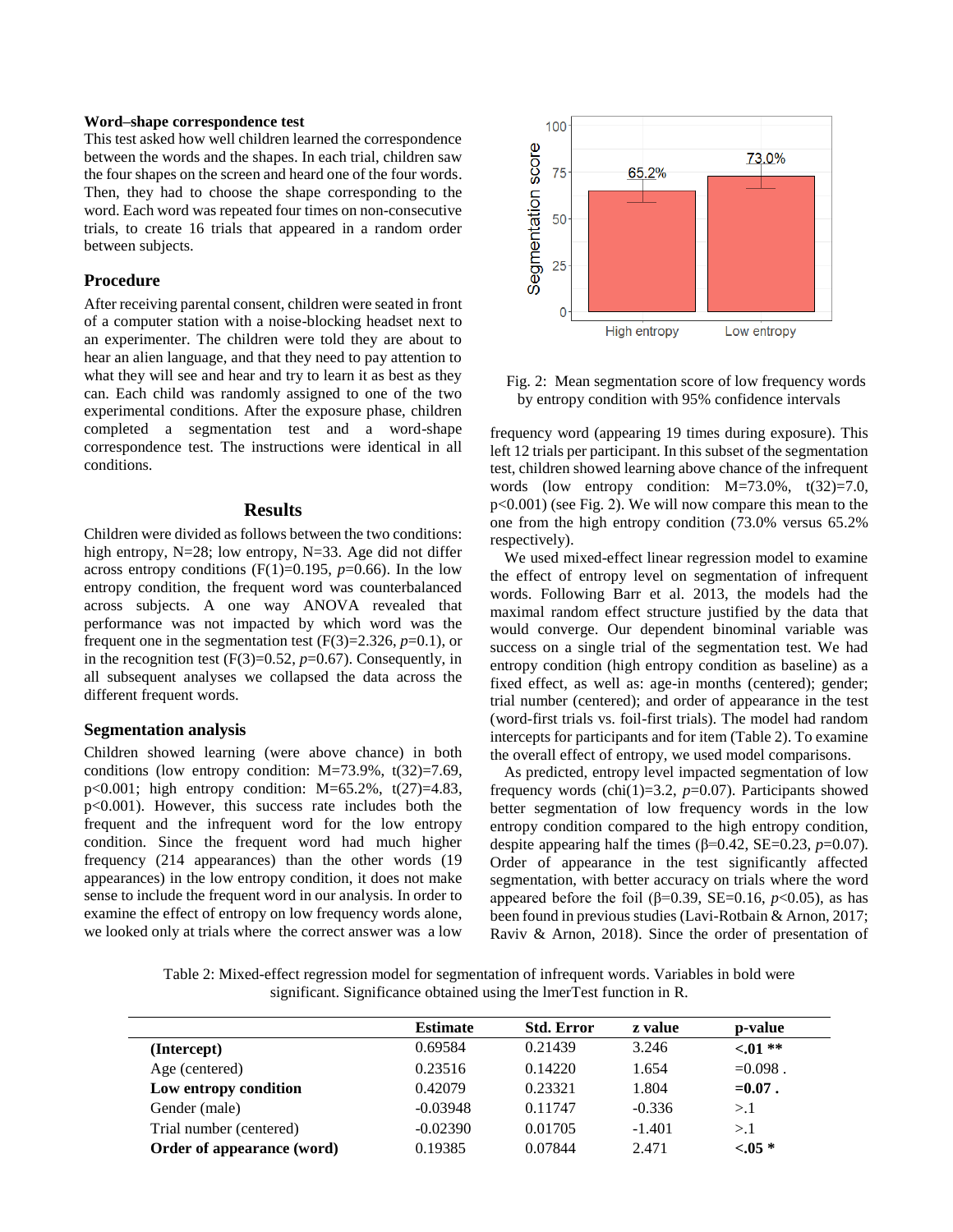words and foils was counter-balanced this could not reflect a preference for pressing 1 or 2, and is in line with the "interval bias" which is often found in 2AFC tests (Yeshurun, Carrasco, & Maloney, 2008). Age almost reached significance: older children were slightly better than younger ones (β=0.24, SE=0.14, *p*=0.098). Trial number and gender did not affect segmentation (trial number: β= -0.02, SE=0.02, *p*>0.1; gender: β= -0.08, SE=0.23, *p*>0.1).

The beneficial effect of low entropy on segmenting low frequency words cannot be attributed to learning only the frequent word, and ruling out foils due to syllables they share with the frequent word. To see if there is a difference between trials in the low entropy condition where the foil shared one syllable with the frequent word  $(M=72.7%)$  and trials where it didn't (M=77.3%) we used a linear regression model with success on a single trial as the dependent binominal variable, and "is foil frequent" (assigned '1' for trials in which the foil shared any of its three syllables with the frequent word and '0' when it didn't) as a fixed effect, as well as log frequency (centered), gender, trial number (centered); and order of appearance in the test. The model had random intercepts for subjects and for items. "Is foil frequent" was not a significant predictor of accuracy ( $\beta$ = -0.27, SE=0.25, *p*>0.1), neither all the other fixed effects. That is, children in the low entropy condition indeed learned the low frequency words better.

### **Recognition analysis**

Children showed learning of object-label pairings (were above chance) in the low entropy condition (M=49.3%, chance=25%,  $t(32)=5.16$ ,  $p<0.001$ ). In contrast, they were not above chance in the high entropy condition (M=32.7%, chance=25%,  $t(27)=1.66$ ,  $p=0.11$ ). The accuracy in the high entropy condition is similar to that from Lavi-Rotbain & Arnon (2017), using the same task and uniform distribution (M=34.4%). While children did show learning in the previous study (just above chance), their performance was still poor, indicating difficulty in learning the mappings from a uniform distribution. How well did children learn the infrequent words in the low entropy condition? As in the segmentation test, the mean accuracy in the low entropy includes also recognition of the frequent word. In order to look at recognition of low frequency words, we looked only at trials where the correct word was a low frequency word (12 trials per child). Since children learned the frequent word quite well (M=64.6%), we assume that chance level on each trial is not 25% but 33% (since they could rule out the shape corresponding to the frequent word). Note however that this is a quite rigid assumption: children did not show complete learning of the frequent word (they were incorrect 35% of the time), and there was very large variance in accuracy (SD=37.9%), meaning that for some trials they were picking between four options. Nevertheless, we put our prediction to a stringent test and assume that chance is 33% for the low frequency words. As predicted, children learned the infrequent words above chance in the low entropy condition  $(M=44.0\%$ , chance=33%, t(32)=2.14, p<0.05) (see Fig. 3). This means that while in the uniform condition children did



Fig. 3: Mean recognition score of low frequency words by entropy condition with 95% confidence intervals

not show learning of the object-label pairings (were not above chance), children in the low entropy condition did show learning even of the infrequent words, despite appearing half the number of times and despite the rigid chance level.

Is there a correlation between segmentation and recognition scores? Previous results showed positive correlation in adults' performance between these two tasks, indicating that better segmentation went along with better word learning (Lavi-Rotbain & Arnon, 2017; Thiessen, 2010). However, such a correlation was absent in children's performance (Lavi-Rotbain & Arnon, 2017). Here, we found a positive correlation only in the low entropy condition: children who performed well in the segmentation test, were also good at mapping labels to objects  $(R^2=0.4, t(31)=2.42,$  $p<0.05$ ), highlighting the connection between segmentation and word learning found in natural language. Such a correlation was not found in the high entropy condition  $(R^2=0.21, t(26)=1.12, p>0.1).$ 

### **Discussion**

We set to ask whether children's ability to segment and learn object pairings for low frequency words will be better when learning from low entropy input compared to high entropy input. To do so, we examined children's performance in an artificial language across two levels of entropy (high and low), in two tasks: segmentation and object-label pairing. Entropy was reduced by making one word more frequent than the rest, so that it appeared 80% of the time. We focused on children's performance on low frequency words (that appeared only 19 times in the low entropy condition, versus 32 in the high entropy condition). Our results show that entropy reduction is beneficial for children's segmentation, (see also Lavi-Rotbain & Arnon, 2018, 2019), as well as for their learning of object-label mapping. In addition, we found a positive correlation between segmentation and mapping only under the low entropy condition. Based only on findings from the uniform conditions from this study and from Lavi-Rotbain & Arnon (2017), one could conclude that children are not able to simultaneously learn segmentation and object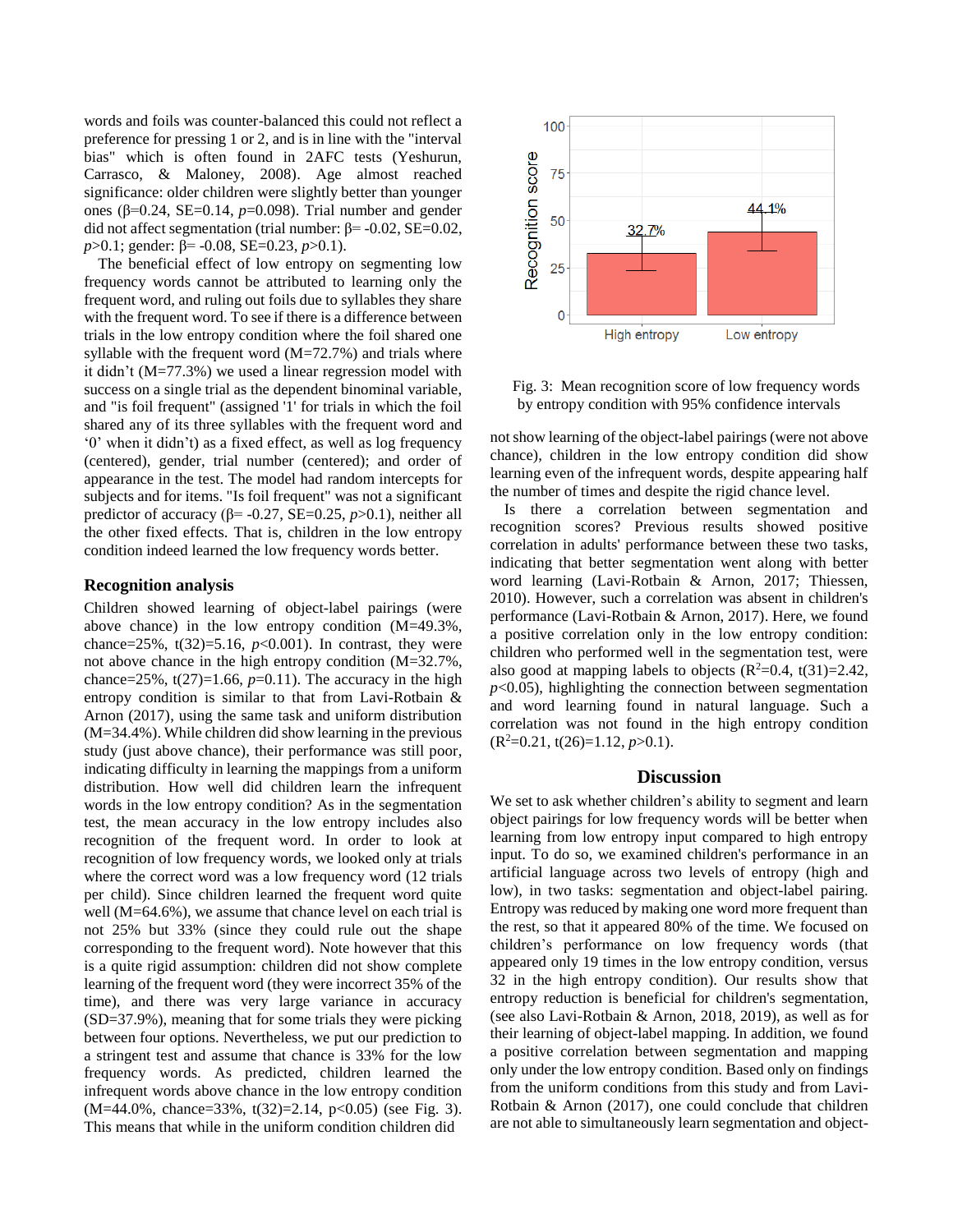label mapping (at least in lab conditions). However, the low entropy condition offers an alternative explanation: when exposed to more predictable and ecological input, children show evidence of learning both tasks at the same time. Importantly, children's object-label accuracy was still not good, raising the need to find ways to make the task easier: we predict that the effect of reduced entropy will be stronger once that is done. We are currently running a similar study with the younger age group (that showed no learning of the object-label mappings in the previous study), to see if entropy reduction will have a similar facilitative effect on this age group and will enable them to learn both the segmentation and object-label pairing.

Why did the low entropy condition facilitate learning? Several inherent properties of low entropy distributions may be facilitative for learning. First, creating a low entropy in the way we did drastically increases the frequency of one or more of the words. These highly frequent words can be learned relatively early on and later serve as an anchor for learning other words, similar to presenting words in isolation prior to presenting the unsegmented stream (Cunillera, Càmara, Laine, & Rodríguez-Fornells, 2010). In addition, TP's between the frequent and infrequent words can be lower and hence be more salient for learning. However, we suggest that there is more to the low entropy condition that facilitates learning than anchoring and lower TP's. Language learners may be sensitive to the overall predictability of the input, and learn better from input with lower entropy. Such an account predicts that entropy reduction will also facilitate learning when there is less ambiguity. Our results provide some support for this, by showing that learning was improved also for the non-ambiguous object-label pairings (contra the prediction made in Hendrickson & Perfors, 2019). This prediction is also supported by findings showing that adults' word segmentation is facilitated in a low entropy condition compared to a medium entropy one, despite both having similar anchoring and TP cues (Lavi-Rotbain & Arnon, 2019). Further work is needed to understand what exactly about low entropy is facilitative and how that relates to the input that children are actually exposed to.

From a methodological perspective, our results highlight the importance of creating experimental stimuli that better reflect the input children hear. In particular, most SL studies use a uniform distribution during exposure, although the distribution itself is not relevant for their research question. However, by doing so, we may be introducing unnecessary difficulties for our participants that may interfere with our assessment of their abilities. For children, who find artificial language learning experiments harder to begin with, such factors may impact performance more, and more easily. Theoretically, the findings point to the importance of studying the impact of entropy on language learning. Entropy has been studied across many domains of language, including language processing, use and structure (e.g., Cohen Priva, 2017; Linzen & Jaeger, n.d.; Piantadosi, Tily, & Gibson, 2011). For example, there is evidence that the entropy of single words is restricted to a small range of values across many languages, suggesting that speakers have similar preferences for how predictable their languages are (Bentz, Alikaniotis, Cysouw, & Ferrer-i-Cancho, 2017). In addition, there is a trade-off between unigram and trigram entropy over time across many languages, indicating that speakers maintain a relatively constant information rate (Cohen Priva & Gleason, 2016). Children also show sensitivity to such measures: two-year-olds show better repetition of unfamiliar four-words sequences when the final word "slot" has higher entropy (Matthews & Bannard, 2010). These studies show that language users are sensitive to entropy and other information-related measures, and suggest that languages are shaped by constrains arising from these measures. However, the role of entropy on language learning is understudied. Our results show that entropy effects are found in children and impact learning of both segmentation and word labels.

Our results may offer a possible explanation for how children acquire low frequency words at a relatively early age. Words in natural language show a Zipfian distribution, in which most of the words have low frequencies. Under a low entropy distribution, such as the Zipfian distribution, the disadvantage of low frequency can turn into an advantage: the few frequent words can serve as an anchor for learning the low frequency ones. We are currently conducting a series of studies to examine the role of entropy in natural language learning, and in predicting variance in age-of-acquisition.

### **Acknowledgments**

We wish to thank Zohar Aizenbud for her help with creating the study; the Living Lab staff and the Bloomfield Science Museum in Jerusalem and Noam Siegelman for his help in analyses. The research was funded by the Israeli Science Foundation grant number 584/16 awarded to the second author.

#### **References**

- Barr, D. J., Levy, R., Scheepers, C., & Tily, H. J. (2013). Random effects structure for confirmatory hypothesis testing: Keep it maximal. Journal of Memory and Language, 68(3), 255–278.
- Bentz, C., Alikaniotis, D., Cysouw, M., & Ferrer-i-Cancho, R. (2017). The entropy of words-Learnability and expressivity across more than 1000 languages. Entropy, 19(6), 1–32.
- Bergelson, E., & Swingley, D. (2012). At 6-9 months, human infants know the meanings of many common nouns. Proceedings of the National Academy of Sciences, 109(9), 3253–3258.
- Boersma, P., & van Heuven, V. (2001). Speak and unSpeak with Praat. Glot International, 5(9–10), 341–347.
- Clerkin, E. M., Hart, E., Rehg, J. M., Yu, C., & Smith, L. B. (2017). Real-world visual statistics and infants' firstlearned object names. Philosophical Transactions of the Royal Society B: Biological Sciences, 372(1711), 20160055.
- Cohen Priva, U. (2017). Not so fast: Fast speech correlates with lower lexical and structural information. Cognition,